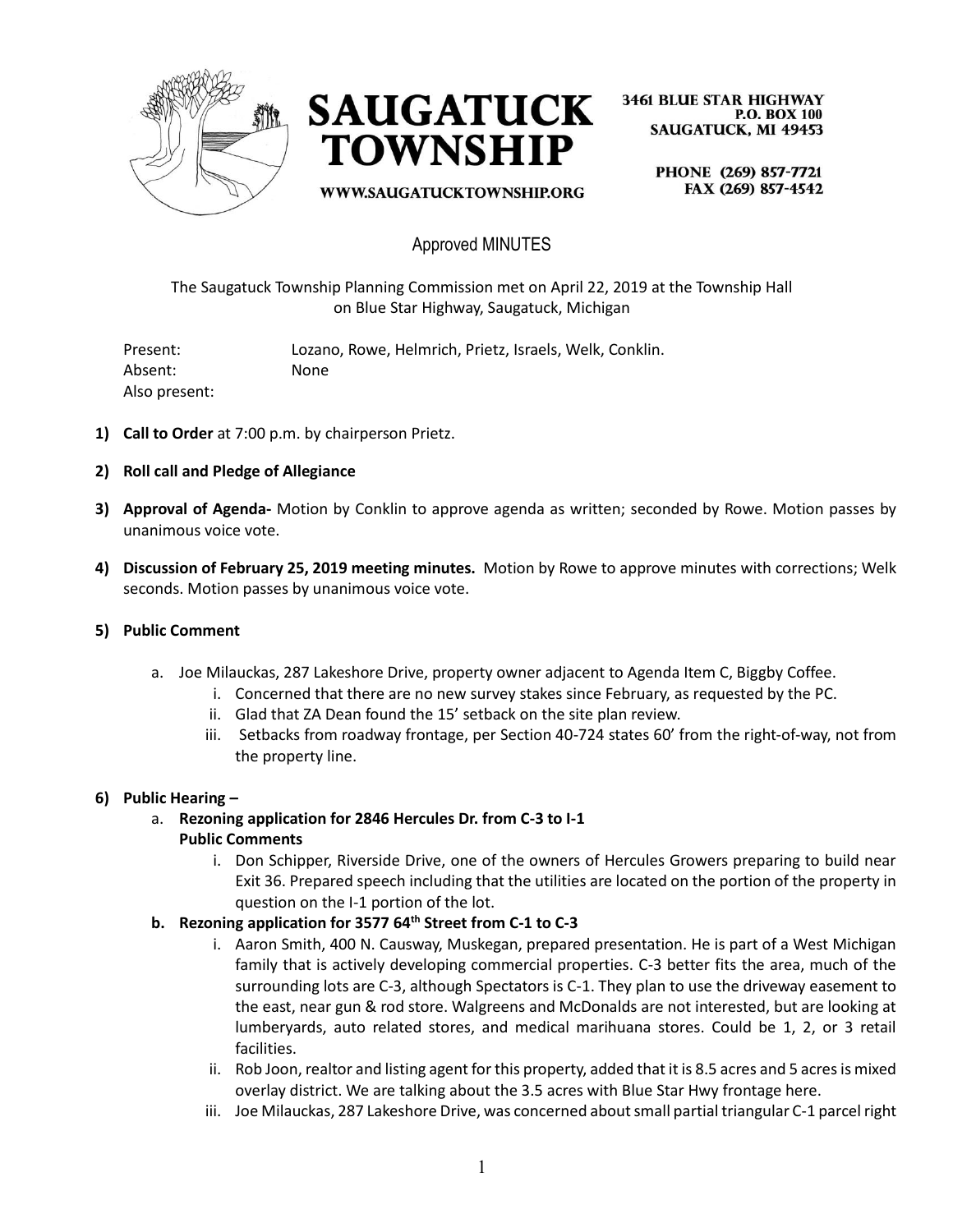## Approved MINUTES

across from his C-3 property. He can ask for a "Contract rezoning" for a specific use if that use expires then it goes back to C-1.

- iv. Closed Public Hearing.
- **7) Correspondence** None.

### **8) Unfinished Business – None.**

### **9) New Business** -

### a. **Rezoning application from 236 Culver LLC from C-3 to I-1**

- i. Israels question: Confirm that the water and sewer that are on the I-1 portion of your property are the hookups that you will be using? Answer: yes.
- ii. **Welk motioned** to pass the rezoning application as written for 2846 Hercules Drive, Parcel #20- 021-025-00, Helmrich 2nd. Roll Call Vote: Lozano, yes; Rowe, yes; Helmrich, yes; Prietz, yes; Israels, yes; Welk, yes; Conklin, yes. Approve unanimously.
- **b. Rezoning application for 3577 64th Street from C-1 to C-3**
	- i. Conklin suggested that there was no reason to rezone until the type of establishment(s) were known. Also was concerned about the triangular C-1 left-over parcel, which would leave a mess and useless piece of property. Israels concurred. Rowe mentioned that there was a large C-3 parcel on the other side of the gun shop available.
	- ii. **Conklin motioned** to deny the application. Rowe 2<sup>nd</sup>. No further discussion by the PC. Roll call vote: Lozano, yes; Rowe, yes; Helmrich, yes; Prietz, yes; Israels, yes; Welk, yes; Conklin, yes. **Denied** unanimously.

### c. **Site plan application from Brew Happy Ventures, Inc. dba Biggby Coffee.**

- i. Tara Walston, presenter. They defined property lines and setbacks. 15' greenspace between property line and pavement. 60' from the right-of-way as Joe Milauckas asked. Approved by fire department including lock box. Joe Milauckas still wants property line pins. Clair Roy, 6432 Blue Star Hwy (Spectators), he will get together with Joe Milauckas and go over his survey. Rowe suggested that the approval might state that the survey and stakes/pins be set before building starts, which will require a surveyor, not an engineer. Prietz asked about a traffic control for enter/exit from the parking lot onto Blue Star Hwy. Walston answered that they will be repaving the lot and putting down very clear striping with "in and out arrows". Conklin remembered that the traffic control discussion in February ended with agreement that the owner of that portion of the road (county/state) would be asked to look at it, if needed.
- ii. **Conklin motioned** to approve with condition that lot line pins be set by certified surveyor prior to commencement of building. 2<sup>nd</sup> Welk. Approved unanimous voice vote.

### d. **Site plan application from Michelle Pizzo Design, 3279 Blue Star Hwy.**

- i. Presentation by Michelle Pizzo, artist, and Amy Cook, architect. Pizzo has been renting building since June 2013. No water, no bathroom, and wants to buy it to improve. Adding not more than 750 sq. ft., water, small gas heater. Amy cook added: fire department approved, driveway approved, 16 parking spaces approved, may be some changes (smaller, not larger), early Allegan County Health Department approval, will submit for sign later. Water arranged with KLWA and Buskers' plumbing for city water and sewer hook-ups. Gravel parking so no storm water issues, building will have gutters, exterior lighting will be building mounted and dark sky compliant. Intended use is as an art studio for Pizzo now, hopefully additional artists in the future. Also thinking about community outreach including middle school students and older retirees.
- ii. **Motion Rowe**, 2<sup>nd</sup> Israels to approve. Approved by unanimous voice vote.